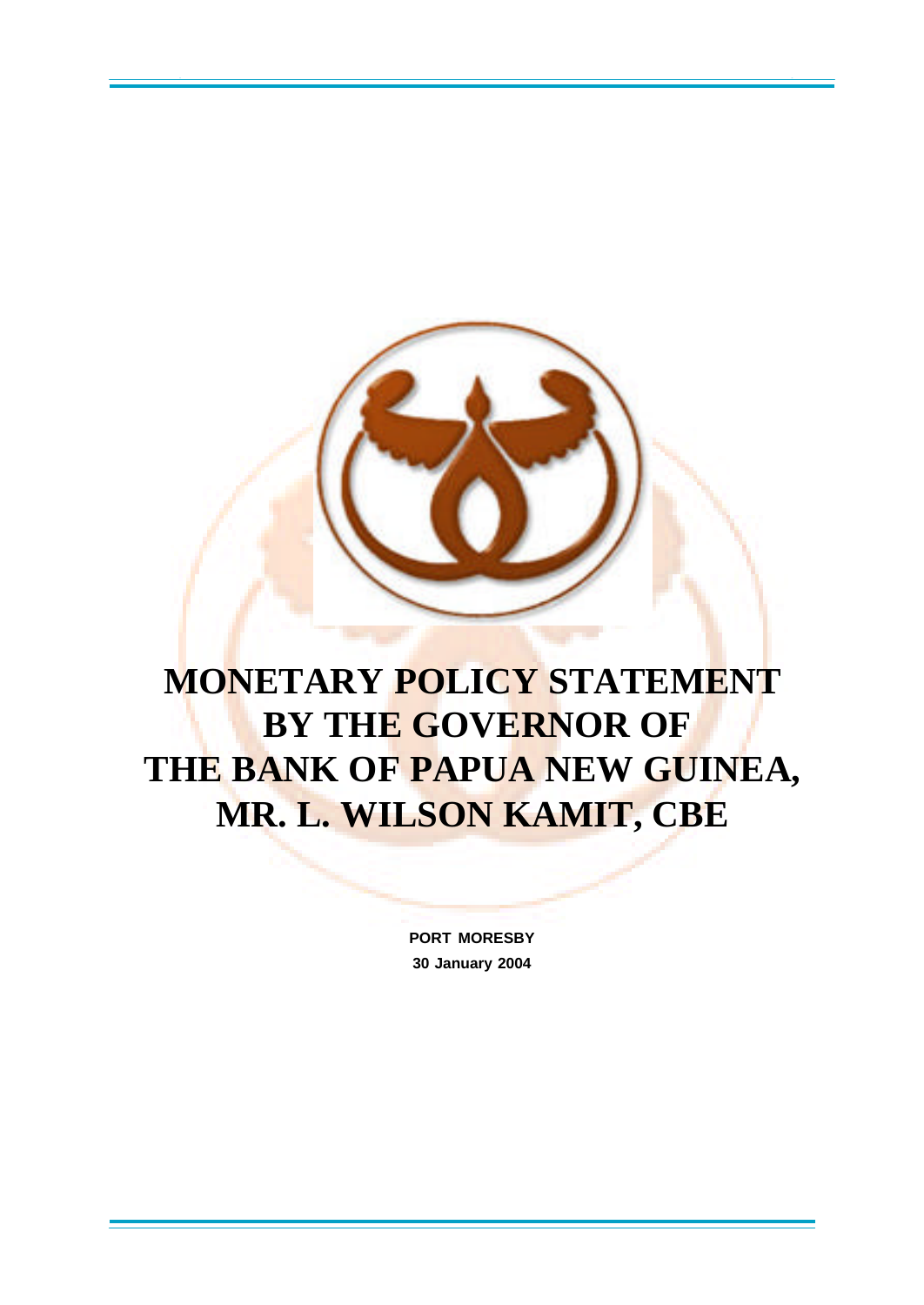#### **OBJECTIVES OF THE CENTRAL BANK**

"For the advantage of the people of Papua New Guinea, the objectives of the Central Bank are:

- (a) to formulate and implement monetary policy with a view to achieving and maintaining price stability; and
- (b) to formulate financial regulation and prudential standards to ensure stability of the financial system in Papua New Guinea; and
- (c) to promote an efficient national and international payments system; and
- (d) subject to the above, to promote macro-economic stability and economic growth in Papua New Guinea."

#### **Central Banking Act (CBA) 2000, Section 7**

# **POLICY STATEMENTS**

"The Governor shall, within one month of the coming into operation of this Act, and every six months thereafter, issue a policy statement setting out the monetary policy of the Central Bank to achieve and maintain price stability for the following six months."

**CBA 2000, Section 11, Sub-section 1**

#### **OBJECTIVE OF MONETARY POLICY**

In pursuing monetary policy in Papua New Guinea, the Bank of Papua New Guinea targets price stability. Maintaining price stability in a small open economy like Papua New Guinea requires amongst other things, relative stability in the exchange rate which can:

- Improve confidence in the local currency and management of the economy;
- Provide certainty for private sector business to plan for long-term investment and development;
- Minimise volatility and price distortions;
- Provide the Government a foundation for stable revenue flows; and
- Potentially lead to a stable macroeconomic environment.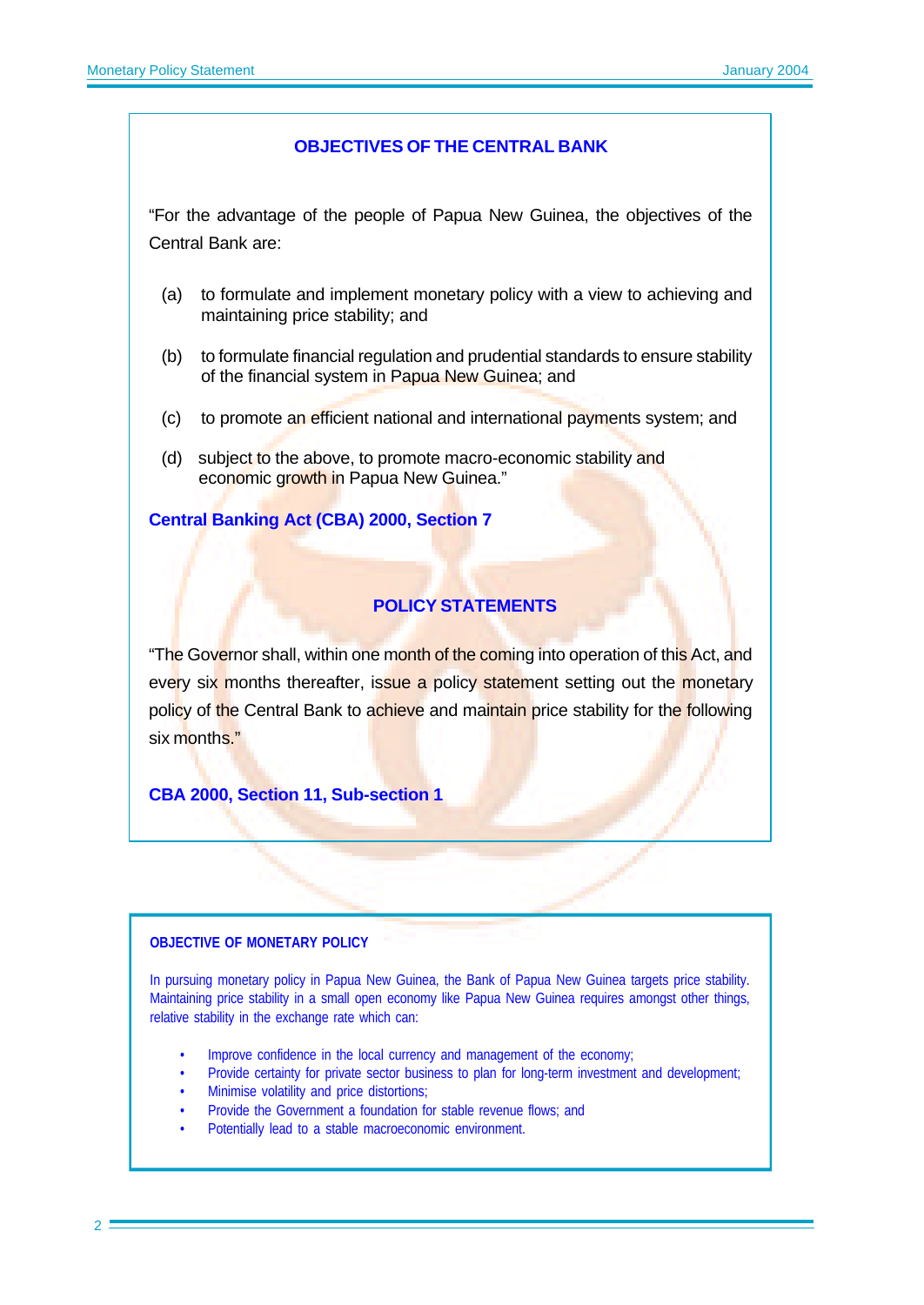#### **EXECUTIVE SUMMARY**

The performance in the second half of 2003 was encouraging. The stability in the exchange rate, which was due to favourable developments in the foreign exchange market, led to the following:

- A declining headline inflation trend consistent with the expectation by the Bank of Papua New Guinea (BPNG);
- A build up of international reserves to unprecedented levels of around US\$520 million;
- A declining trend in interest rates; and
- Strong growth in the non-mineral export sector.

The preliminary outcomes for 2003 measured against the projections in the July Monetary Policy Statement (MPS) are as follows:

- Broad money increased by 1.0 percent, compared to a forecasted growth of 3.1 percent, due mainly to an increase in the gross international reserves of the Central Bank;
- Reserve money grew by 5.9 percent compared to a forecasted decline of 2.4 percent, mainly as a result of combined increases in deposits of commercial banks with the Central Bank and currency in circulation;
- Private sector credit fell by 2.8 percent compared to a forecasted increase of 1.1 percent, mainly attributed to low demand for credit and high interest rates; and
- Net foreign assets increased by 5.8 percent compared to a projected decline of 3.6 percent, due to a decrease in the foreign assets of commercial banks.

The Central Bank expects economic conditions to stabilise in 2004, which should provide the conditions for further easing of monetary policy. Based on these expected conditions the Central Bank projects the following for 2004.

Annual headline inflation rate **8.2 percent** Private sector credit growth 9.0 percent Net credit to Government - The Contract of the Contract of the Contract of the Contract of the Contract of the Contract of the Contract of the Contract of the Contract of the Contract of the Contract of the Contract of the Net foreign assets 27.7 percent

The major risks of achieving the above targets remain any lapse in fiscal discipline of the Government, and the threat to stability in the exchange rate arising from poor supply response to favourable international commodity prices.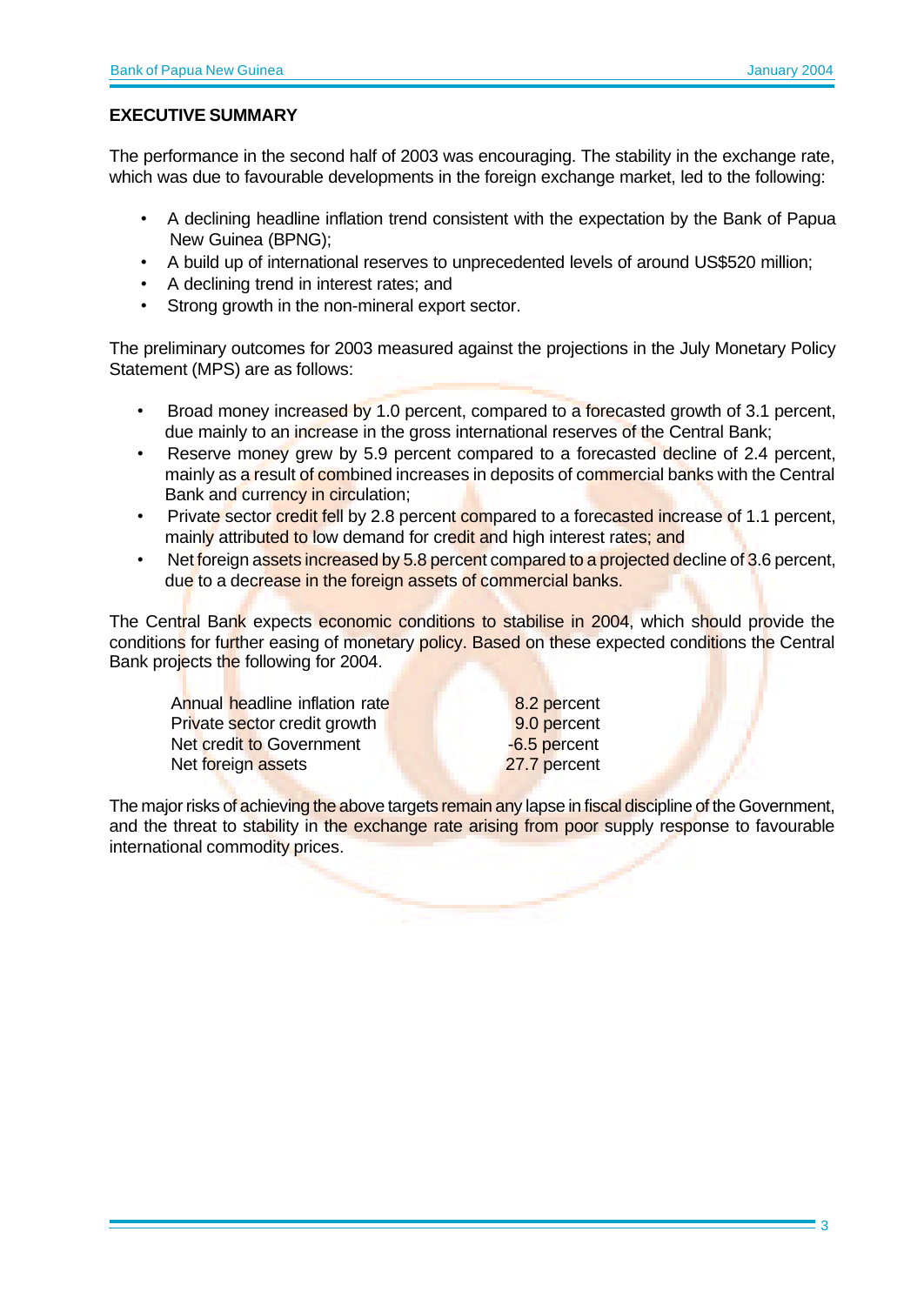# **MONETARY POLICY STATEMENT JANUARY 2004**

#### **INTRODUCTION**

The MPS is published under the CBA 2000, and represents a key element of the transparency and accountability arrangements of the Act. The Policy Statement is presented in two parts. The first covers economic developments in 2003 and projections for 2004. The second sets out the rationale for the monetary policy stance for 2004 and the conduct of monetary policy.

#### **1. DEVELOPMENTS IN 2003 AND PROJECTED DEVELOPMENTS FOR 2004**

In designing monetary policy, the Central Bank considers actual and projected developments in seven main areas:

- (a) The World Economy;
- (b) Domestic Economic Activity;
- (c) Balance of Payments;
- (d) Fiscal Operations of the Government;
- (e) Exchange Rate;
- (f) Inflation; and
- (g) Monetary and Financial Market Developments.

#### **(a) The World Economy**

In the latest World Economic Outlook released in September 2003, the International Monetary Fund (IMF) forecasts real gross domestic product (GDP) growth in the world economy in 2003

to be 3.2 percent, with growth in the United States (US) and Japan expected to contribute to increases in global production and trade. The IMF revised upward real GDP forecasts for US and Japan to grow by 2.6 percent and 2.0 percent, respectively. The other industrialised economies and the Euro zone are expected to grow modestly. The emerging markets in Asia are expected to grow by 6.4 percent, while developing countries as a whole are expected to grow by 5.0 percent. GDP is projected to grow by 4.1 percent in 2004.

Global inflation is expected to remain low, with increases of around 1.8 percent in the industrial ised countries, and 5.9 percent in the developing countries. Most major central banks maintained accommodative monetary policy during 2003, in order to support the recovery in production following subdued levels of inflation. With the exception of the Reserve Bank of Australia (RBA), which increased its cash rate by 50 basis points in aggregate to 5.25 percent by December 2003, all other major central banks maintained their official rates in the second half of the year (see Chart 1).

Global financial markets were influenced by the war in Iraq and a recovery in economic activity in 2003. Equity markets have performed well since the official end of the Iraqi conflict led by the US Nasdaq stock market index, which

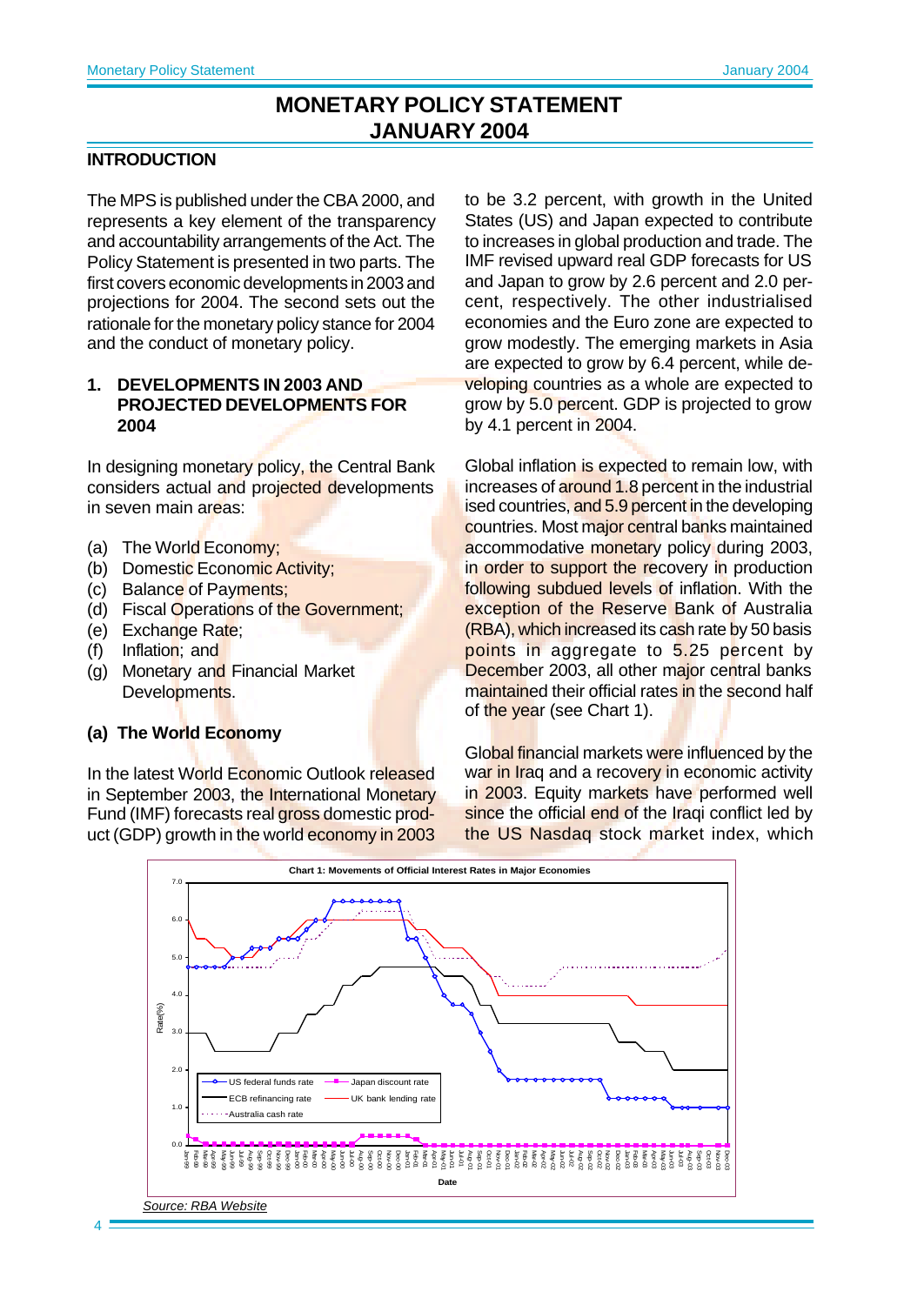increased by 50 percent since the start of 2003. Increased investments by US companies, a stabilising labour market and robust consumer spending has also led US companies to increase forecasts for corporate profits. All major stock indices ended the year higher, while bond yields recovered from historic lows earlier in 2003.

The US dollar remained weak against the other major currencies as the US current account deficit continued to widen. In recent months, disinvestments from the US to other major financial centres, including the Euro zone, has supported the appreciation of the euro against the US dollar, while the Australian dollar has appreciated to a three year high of US\$0.75. Gold continued to benefit from global uncertainties and remained strong around US\$400 per ounce.

#### **(b) Domestic Economic Activity**

Preliminary assessment of economic activity in Papua New Guinea (PNG) indicates that total real GDP is estimated to increase by 2.0 percent in 2003, compared to an earlier estimate by the BPNG of 2.4 percent. Excluding the mining and petroleum sector, real GDP is estimated to grow by 1.7 percent in 2003 (see Chart 2). The upward revision was attributed to stronger growth in the mining and petroleum sector, accompanied by the recovery in the agriculture/ forestry/fisheries sector. The estimated growth of 1.6 percent in the agriculture/forestry/fisheries sector was due to increased production of cocoa, coffee, palm oil, rubber, tea and copra oil. The mining and petroleum sector is

estimated to grow by 3.3 percent, mainly reflecting higher production from the Moran Petroleum Development Licence (PDL5) oil project and gold and copper from the Ok Tedi, Porgera and Tolukuma mines. The remaining sectors of the economy including manufacturing, electricity/gas/water, wholesale/ retail and transport/storage/communication, are all estimated to grow due to the spin-offs from the mineral and agriculture/forestry/fisheries sectors.

For 2004, real GDP is expected to grow by 2.8 percent with a projected real growth of 1.4 percent in the mining and petroleum sector. Oil production is expected to improve as production at the PDL5 oil project reaches its full production. Economic activity in the agriculture/forestry/ fisheries sector is expected to contribute strongly with a **forecasted** growth of 3.1 percent as prices for all agricultural commodities improve, due to the strengthening of the world economy. The Government's Export-Driven Growth Strategy is likely to have a significant boost in these sectors, especially as a result of the tax incentives. This includes concessional tax deduction for primary production extension services, agricultural research and development, a 20.0 percent concessional income tax rate, excise duty exemption for businesses and individuals importing tractors for usage in agriculture and forestry, and a reduction in log export tax by 5.0 percent. Mineral exploration is also expected to recover due to the tax incentives and improved confidence. The medium-term prospects for sustained recovery in the economy will be dependent on the following developments:



5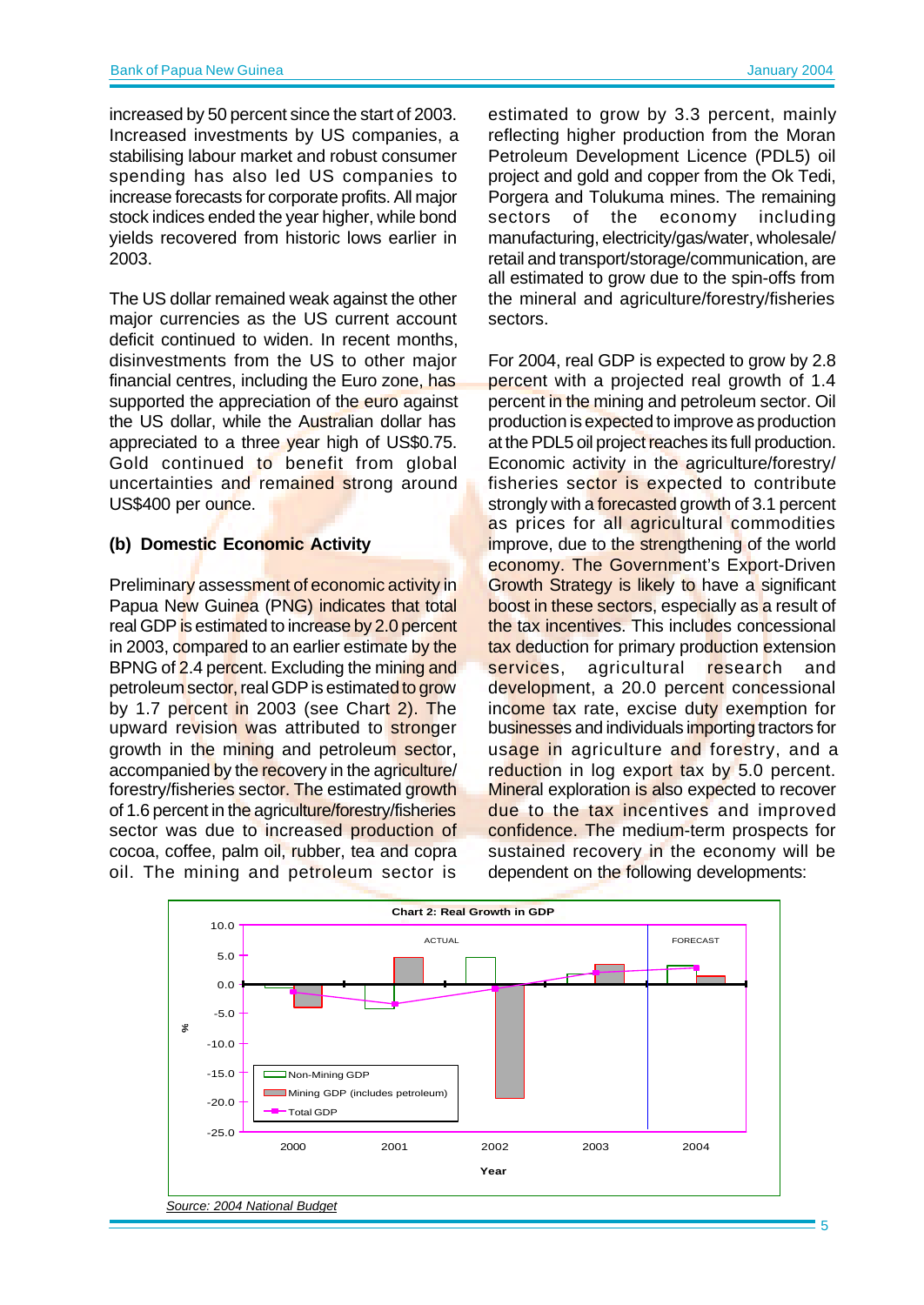- Renewed political and financial stability;
- Continuation of structural reforms;
- Development of new mineral and nonmineral projects; and
- Increased expenditure on maintenance of existing infrastructure.

#### **(c) Balance of Payments**

#### **Actual to October 2003**

Preliminary balance of payments data for the ten months to October 2003 showed an overall surplus of K56 million, compared to a deficit of K96 million in the corresponding period of 2002. The surplus in the current account was due to higher exports, lower imports, and net inflows in private and official transfers. The deficit in the capital and financial accounts mainly reflected the withdrawal of foreign direct investments by a mineral company, combined with higher loan repayments by the Government.

The level of gross foreign exchange reserves at the end of October 2003 was US\$405.1 (K1,434) million, sufficient for around 4.4 months of total and 5.9 months of non-mineral import covers. At the end of December 2003, the reserve level increased to US\$522.5 (K1,744.4) million, compared to a revised estimate of US\$341.1 (K1,371.0) million at the end of 2002. The significant accumulation of foreign reserves reflected the high inflows of export receipts, mineral taxes paid to the Government, and the purchase of foreign currency by the Central Bank.

# **2004 Projections**

6

The latest IMF price projections<sup>1</sup> indicate that the international prices of all of PNG's exports will be higher in 2004, compared to 2003, with the exception of cocoa and tea exports. Coffee export price is projected to increase by 6.3 percent, palm oil by 7.2 percent, copra oil by 17.8 percent, rubber by 4.2 percent, logs by 7.0 percent, copper by 23.7 percent and crude oil by 3.8 percent.

In addition, the export volumes of all of PNG's major agricultural and mineral export commodities are projected to increase, compared to 2003, with the exception of tea,

copra oil, silver and copper. The projected increases are mainly due to improved supply response from higher international prices, combined with some improvement in road infrastructure and access to markets. The projected increase in gold production is due to the mining of higher ore grades, while the increase in crude oil production is due to full production from the PDL5, which more than offset the natural decline in the Kutubu oil fields.

Other main assumptions underlying the balance of payments projections for 2004 include:

- Stability in the exchange rate;
- No significant capital inflows for development of any new projects;
- The enhanced cooperation package from Australia is not included;
- The budgeted concessional project loans will be partially drawn down, due to capacity constraints by the implementing agencies; and
- The Asian Development Bank (ADB) loan for the Public Sector Reform Program (PSRP) is not included.

Accordingly, the balance of payments for 2004 is projected to show an overall deficit of K72 million, compared to an estimated surplus of K619 million in 2003. The deterioration reflects a projected deficit of K749 million in the capital and financial accounts, mainly attributed to an increase in Government loan repayments and higher balances in offshore accounts by mineral





1 Latest IMF price projections, which differ from those published in the 2004 National Budget (Dept. of Treasury).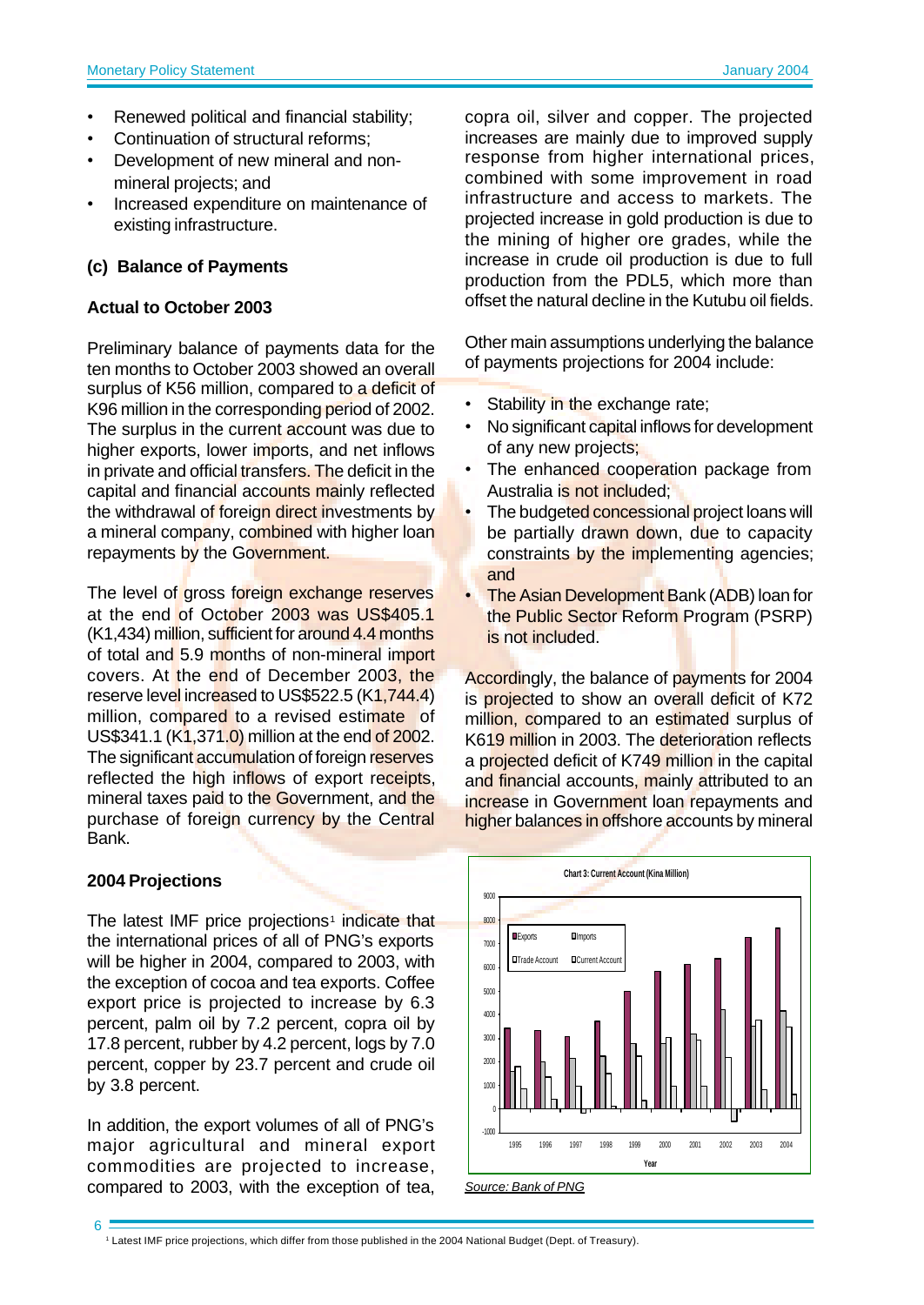companies. This is expected to more than offset the projected surplus of K677 million in the current account (see Chart 3).

The level of gross foreign exchange reserves by end of 2004 is projected to reach US\$502.4 (K1,794.3) million, sufficient for around 5.2 months of total and 8.1 months of non-mineral import covers.

#### **(d) Fiscal Operations of the Government**

#### **Actual to October 2003**

Preliminary estimates of the fiscal operations of the National Government to October 2003 showed an overall surplus of K26.2 million, compared to a deficit of K252.0 million in the corresponding period of 2002, and represents 0.2 percent of nominal **GDP** (see Table 1). The surplus is due to higher tax and non-tax revenue.

The budget surplus, combined with a net domestic financing of K264.5 million and a net commercial loan draw down of K13.1 million relating to the Yumi Yet Bridges Program was used to repay net overseas concessional loan of K303.8 million. Domestic financing was mainly from the non-banking sector through increased holdings of Government securities, which more than offset net repayments to the banking system and other domestic sources.

Despite the constraints on budget financing, including partial realisation of asset sales and further delays in drawing down the US\$35 million ADB PSRP loan, fiscal discipline by the

Government through expenditure rationalisation measures contributed to the favourable budget outturn.

#### **Revised 2003 Estimates**

The estimated budget deficit for 2003 was revised to K197.6 million, 1.7 percent of nominal GDP compared to a projected deficit of 2.0 percent of GDP in the original Budget. The improvement is due to higher revenue and restrained expenditure. The deficit and net external loan repayment was financed through domestic borrowing.

During 2003, the Government issued new Treasury bills totalling K585.7 million, which increased the total stock to K2,754.8 million at the end of the year. While total external debt has declined, the volume of domestic debt has increased correspondingly. The higher interest rate on Treasury bills in 2003 has placed significant pressure on the 2003 Budget as other recurrent and development expenditures were cut to allow for the payment of debt service costs (see Box 1).

#### **2004 National Budget**

The 2004 National Budget passed by Parliament in December 2003, aims to consolidate the fiscal adjustments in the 2003 Budget. The Budget continues to focus on the Government's Export-Driven Growth Strategy with measures that would assist in achieving macroeconomic stability and provide the conditions necessary for promoting sustainable economic growth. The fiscal strategy for 2004 recognises the difficult

7

| Table 1:<br><b>Fiscal Operations of the Government</b><br>(Kina million) |          |          |          |             |          |               |  |
|--------------------------------------------------------------------------|----------|----------|----------|-------------|----------|---------------|--|
|                                                                          |          |          |          |             |          | Adjusted      |  |
|                                                                          | 2001     | 2002     | 2002     | 2003        | 2003     | 2004          |  |
|                                                                          |          |          | Jan-Oct  | Jan-Oct (p) | Est      | <b>Budget</b> |  |
| Total Revenue & Grants                                                   | 3184.8   | 3231.3   | 2479.0   | 3018.9      | 3682.0   | 3837.0        |  |
| <b>Total Expenditure</b>                                                 | 3544.2   | 3681.5   | 2731.0   | 2992.7      | 3879.6   | 4032.6        |  |
| Surplus/Deficit                                                          | $-359.4$ | $-450.2$ | $-252.0$ | 26.2        | $-197.6$ | $-195.6$      |  |
| % of Nominal GDP                                                         | $-3.6$   | $-4.1$   | $-2.3$   | 0.2         | $-1.7$   | $-1.5$        |  |
| <b>FINANCING</b>                                                         |          |          |          |             |          |               |  |
| <b>External</b>                                                          | 241.9    | $-126.6$ | $-124.0$ | $-290.7$    | $-126.8$ | $-180.7$      |  |
| Concessional                                                             | $-151.9$ | $-177.9$ | $-165.9$ | $-303.8$    | $-62.9$  | $-171.6$      |  |
| Commercial                                                               | $-83.7$  | 51.3     | 41.9     | 13.1        | -6       | 176.4         |  |
| Exceptional                                                              | 477.5    | O.O      | 0.0      | 0.0         | $-57.9$  | $-185.5$      |  |
| <b>Domestic</b>                                                          | 117.5    | 576.8    | 376.0    | 264.5       | 324.4    | 376.3         |  |
| Bank of PNG                                                              | $-247.1$ | 245.1    | 455.4    | $-288.6$    | O.O      | 0.0           |  |
| <b>Commercial Banks</b>                                                  | $-12.1$  | $-124.9$ | $-137.0$ | 149.9       | 0.0      | 0.0           |  |
| Non-Banks                                                                | 226.1    | 70.1     | 197.1    | 506.5       | 0.0      | O.O           |  |
| <b>Other Domestic</b>                                                    | 150.6    | 386.5    | $-139.5$ | $-103.3$    | 324.4    | 0.0           |  |
| Asset Sale                                                               | $\Omega$ | 201      | 201.0    | 40.0        | 40.0     | O.O           |  |
| Others                                                                   | 150.6    | 185.5    | $-340.5$ | $-143.3$    | 284.4    | 0.0           |  |
| <b>TOTAL</b>                                                             | 359.4    | 450.2    | 252.0    | $-26.2$     | 197.6    | 195.6         |  |

 *Source: Bank of PNG & National Budget 2004, Department of Treasury*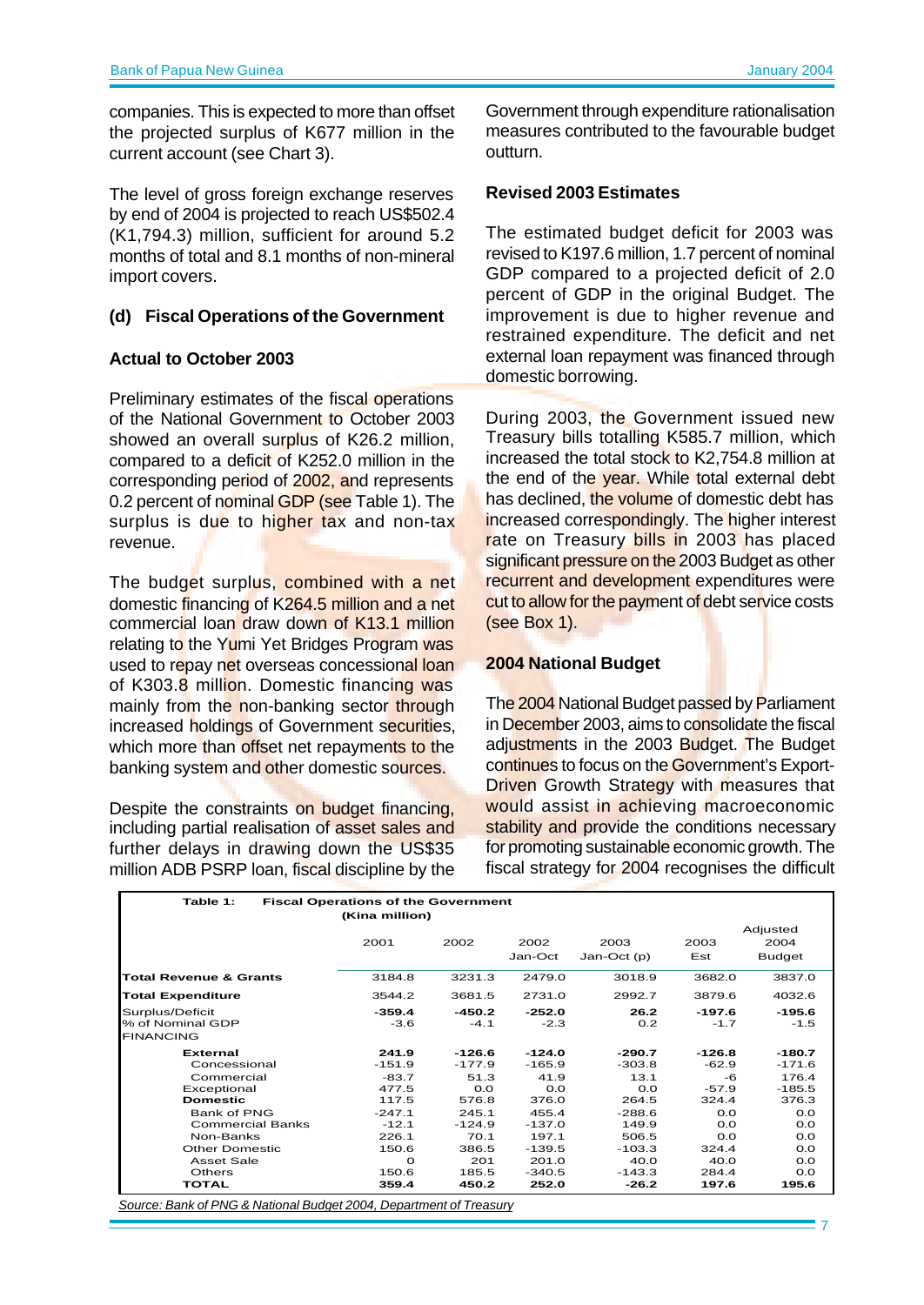#### **BOX 1: THE NECESSITY OF A SUSTAINABLE PUBLIC DEBT MANAGEMENT PROGRAM**

PNG as a developing economy has financed development through expansionary fiscal policy (budget deficit). Traditionally, the Government has funded its budget deficit through borrowing mainly from concessional multilateral sources. However, the high level of debt position accumulated over the years has largely constrained the Government's ability to borrow from external sources. As a result, the Government has increasingly financed its budget deficit from domestic sources. The increased domestic borrowing over the years has crowded out private sector, and reduced lending to the private sector.

Total debt as a ratio of nominal GDP fell from 75 percent to 65 percent of nominal GDP in 2003 due to a moderate recovery in nominal GDP, and a decline in external debt due to the appreciation of the kina against the major currencies. Although the ratio of debt to GDP declined in 2003, the high domestic interest rates led to an increase in debt service as a ratio of total revenue to over 40 percent in 2003, forcing the Government to make drastic cuts in other expenditure areas.

The increase in debt relative to the growth in GDP over the years is high by comparison to the average level of developing countries. This poses serious problems for the future, as the nation will bear the burden of servicing the debt. Like commercial institutions, the Government faces a situation where future tax revenue must be sufficient to meet

the sum of all future obligations (expenditure) and all past obligations that have not been paid (debt). That is, budgetary allocations must be directed to areas that will yield high future returns to sustain repayment of these debts. These productive areas include transport infrastructure, education and health, all of which produce real returns in the future.

For the Government to achieve a sustainable level of public debt, it should:

- Restructure domestic debt maturities from short-term to long-term;
- Strengthen the capacity of revenue-generating agencies;
- Ensure the timely release of counterpart funding for project loans; and
- Strengthen the implementation capacity for draw down of concessional project loans.

In support of the debt management strategy, the Government should utilise any excess revenue to retire domestic debt and continue to pursue structural reforms to improve the productive capacity of the economy. Over the medium term, the Government should aim for low budget deficits or balanced budgets.



economic environment that PNG confronts and the need to adjust expenditure and introduce new revenue measures.

The Budget introduced several new revenue measures and a number of tax reforms in an effort to offset revenue decreases in the mineral sector. The two major tax measures include an import levy of 2.0 percent, and a reduction in rebates for dependents from four to three. Additional amendments have been made to the relevant tax Acts to prevent tax avoidance and protect the existing revenue base.

The new expenditure control measures planned for 2004 include:

- Improving expenditure controls;
- Freeze on recruitment and termination of non-essential casual employees; and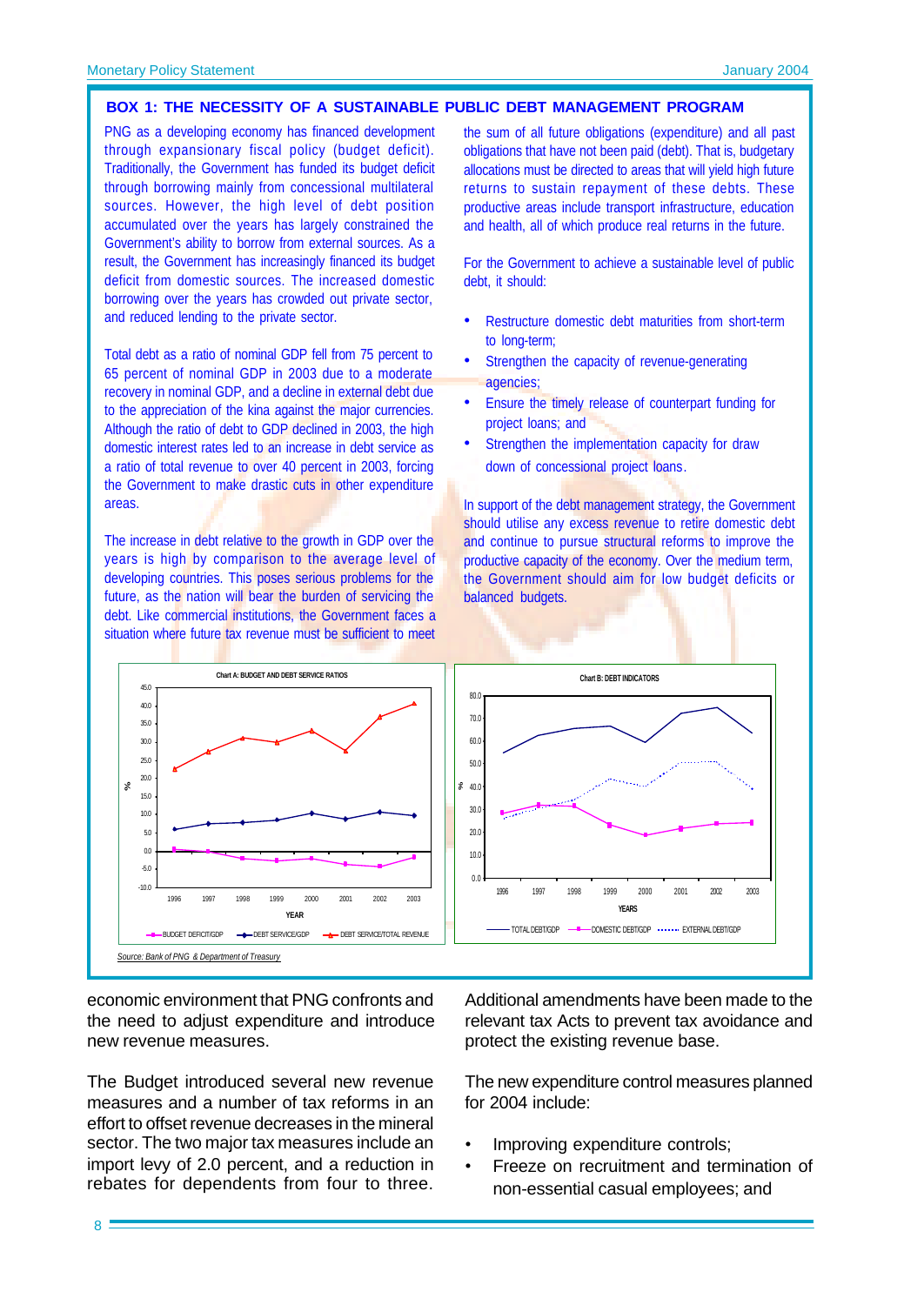• Tightening of controls to eliminate overruns on salaries and wage outlays and remove ghost workers on the payroll and other anomalies.

The projected Budget deficit of K195.6 million for 2004 is 1.5 percent of nominal GDP, compared to an estimated 1.7 percent of GDP for 2003. This deficit and the net external loan repayments to concessional and extraordinary sources are expected to be financed by net commercial loan of K176.4 million and domestic borrowing of K376.3 million. Domestic borrowing is increased from the budgeted amount as a result of the partial draw down of concessional project loans. If external borrowing does not eventuate, the Government may resort to further domestic borrowing. This would lead to a rise in domestic interest rates and debt service costs.

# **(e) Exchange Rate**

The kina appreciated by 6.4 percent against the US dollar in the second half of 2003, following an appreciation of 13.3 percent over the six months to June 2003, while it depreciated against the Australian dollar (see Chart 4). The favourable developments in 2003 were due to the following factors:

- The tightening of monetary policy in the first half of the year as a result of the March quarter inflation outcome, which was higher than the Central Bank's expectation;
- Supply response to improved prices of mineral and non-mineral exports, resulting in a net accumulation of gross international



reserves by the Central Bank;

- Higher real domestic interest rates on Treasury bills, which provided incentives for residents to hold financial assets on-shore; and
- Restrained Government expenditure.

The real effective exchange rate (REER) continued to increase during the second half of the year, mainly attributed to the appreciation in the nominal exchange rate as measured on a trade weighted basis. This led to a loss of competitiveness.

# **(f) Inflation**

# **Actual to September 2003**

Annual headline inflation declined sharply to 11.8 percent in September 2003, after peaking at 20.7 percent in March 2003. All measures of annual underlying inflation declined in the June and September quarters of 2003, after a sustained increasing trend since the beginning of 2001 (see Chart 5).

The stability of the kina in 2003 and a weaker domestic demand for imports contributed to the declining trend in inflation. This was supported by tight expenditure controls by the Government. In addition, the BPNG also made amendments to the Treasury bills operations to avoid substantial injection of liquidity from maturing bills into the system, as in 2002.

#### **Inflation Estimates for 2003 and Projections for 2004**

|                           | ACTUAL |      |      |        | FORECAST          |      |                   |
|---------------------------|--------|------|------|--------|-------------------|------|-------------------|
| <b>Inflation Measures</b> | 2000   | 2001 | 2002 | Sep-03 | 2003<br>(Jul MPS) | 2003 | 2004<br>(Jan MPS) |
| Headline                  | 10.0   | 10.3 | 14.8 | 11.8   | 13.8              | 10.1 | 8.2               |
| Underlying                |        |      |      |        |                   |      |                   |
| CPI Exclusion-based       | 7.8    | 8.2  | 17.3 | 14.5   | 13.9              | 10.4 | 4.0               |
| CPI Trimmed-mean          | 5.5    | 8.0  | 15.6 | 10.4   | 12.3              | 7.5  | 3.3               |

The 2003 December quarter inflation estimate is expected to be low due to the stability of the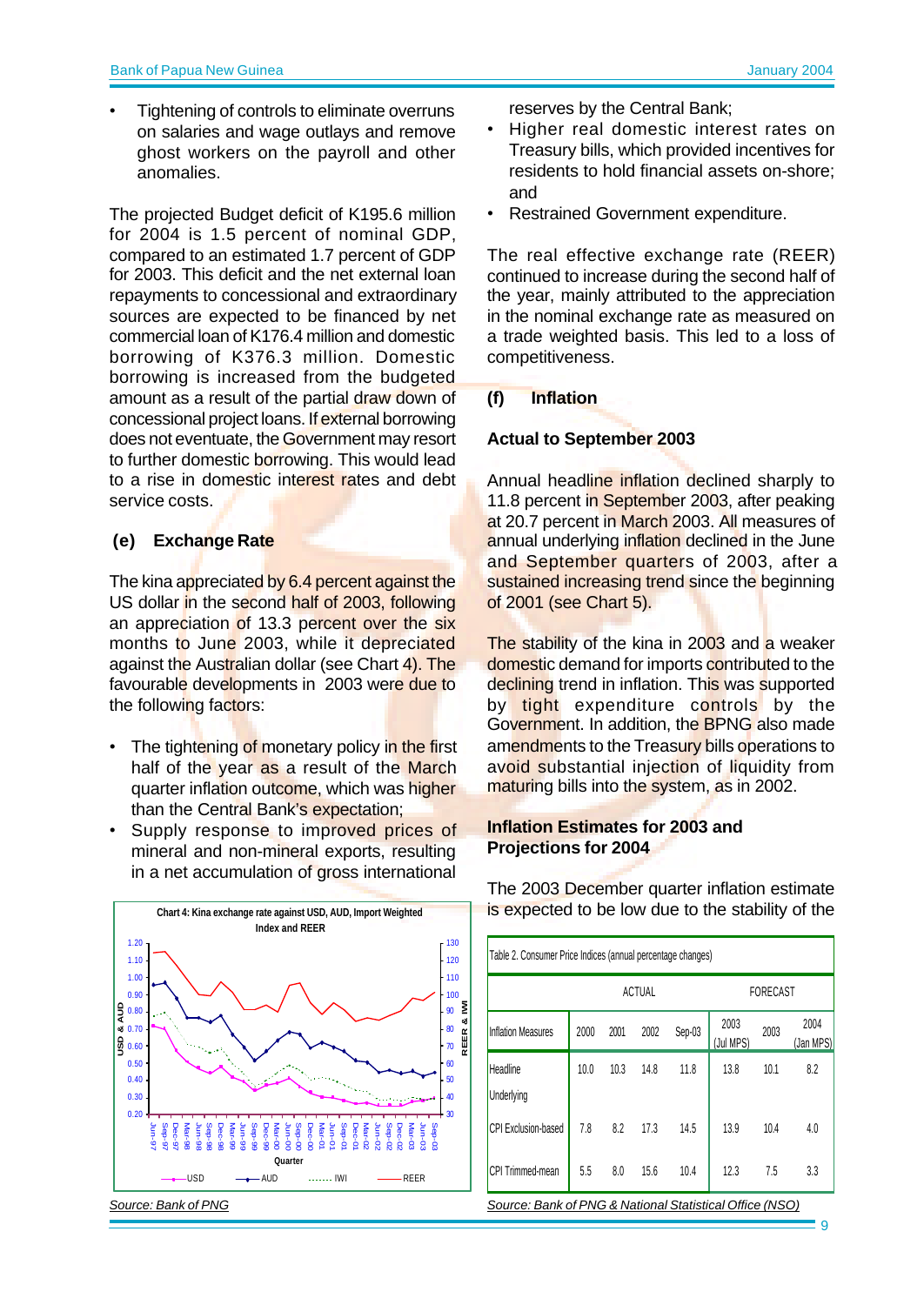

*Source: Bank of PNG and NSO*

kina. As a result, the annual headline inflation for 2003 is estimated to be around 10.1 percent, compared to 13.8 percent projected in the July MPS, and significantly lower than 14.8 percent in 2002. The exclusion-based and trimmedmean inflation measures have been revised downwards for the corresponding period (see Table 2).

which is also influenced by the following factors: The annual inflation outcome for 2004 is largely dependent on the stability of the exchange rate,

- The expenditure control measures and budgeted financing of the Government; and
- Developments in the world commodity prices for PNG's main exports being consistent with projections.

The Bank expects the exchange rate to remain stable throughout 2004, as no significant price pressures are expected. Therefore, the headline annual inflation rate is expected to decline to 8.2 percent in 2004. This is significantly higher than the expected exclusion-based and trimmed-mean underlying annual inflation rates of 4.0 and 3.3 percent, respectively, because the headline measure includes the effect of the 2.0 percent import levy.

#### **(g) Monetary and Financial Market Developments**

Following the better than expected inflation outcomes in the 2003 June and September quarters, the Central Bank eased monetary policy and reduced the KFR by 200 basis points in aggregate to 14.0 percent by the end of December 2003 (see Chart 6). This was supported by a reduction in the Cash Reserve Requirement (CRR) from 5.0 percent to 3.0 percent in October 2003. The reduction in the CRR of K57.0 million, combined with sales of kina in the foreign exchange market by the **Central Bank, resulted in total liquidity increasing** to high levels.

The weighted average total deposit rate declined from 4.60 percent in June to 2.95 percent in December 2003, while the weighted average lending rate on total loans increased. Consistent with the easing in liquidity conditions by the Central Bank, all the commercial banks reduced their ILRs during the second half of the year to a spread of 12.75 to 14.50 percent by December 2003. However, the spread between

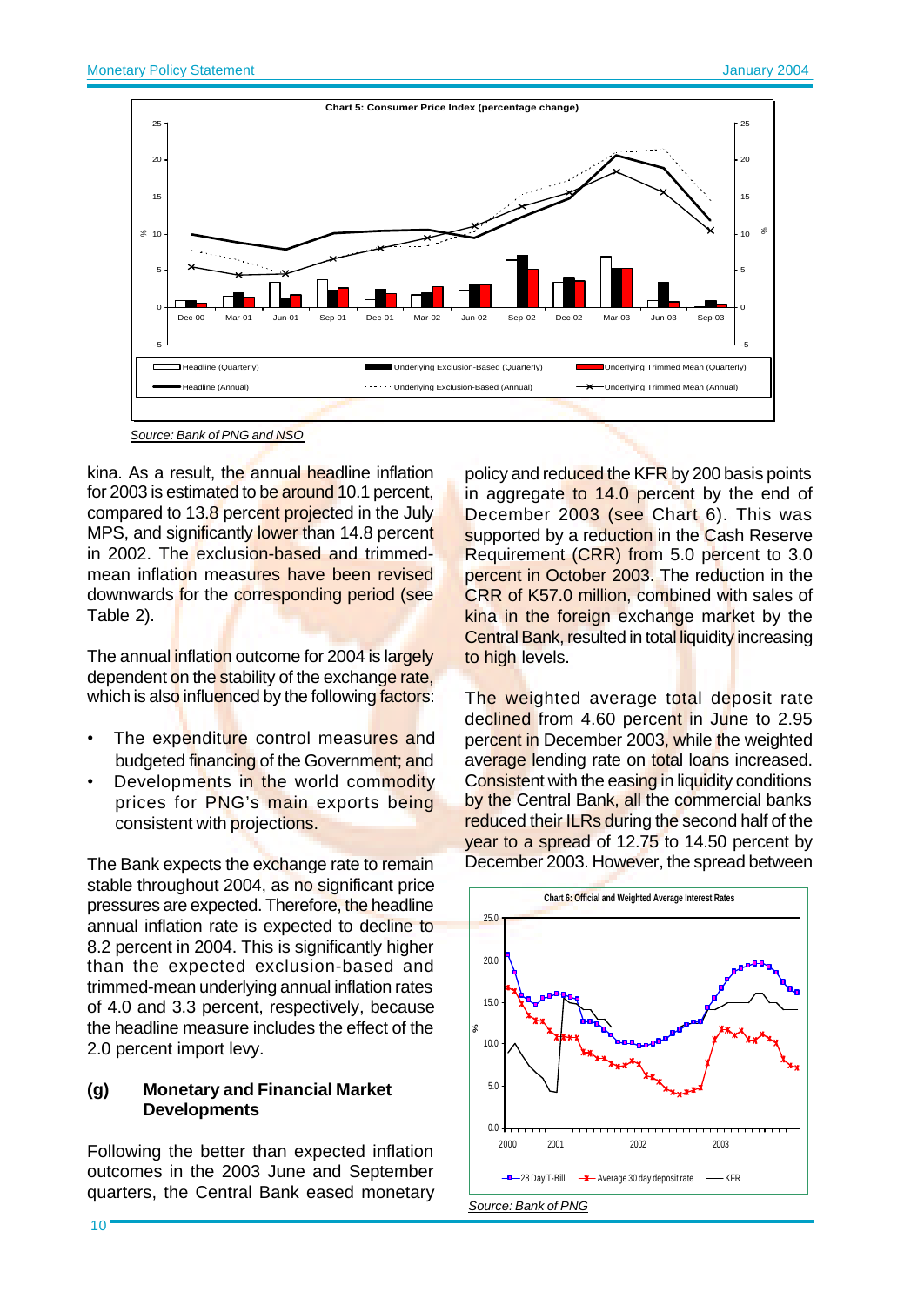

the weighted average lending and deposit rates remained wide (see Chart 7). Other market interest rates also declined, including the 28 day Treasury bill rate, which decreased from 19.59 percent in June to 16.15 percent in December 2003.

Despite the decrease in the ILRs and the build up in liquidity levels, lending by the commercial banks to the private sector continued to remain depressed. This reflects the lack of demand for credit, partly attributed to low economic activity, and the crowding out of the private sector by the Government.

The level of broad money supply (M3\*) increased by 1.4 percent between June and December 2003, as a result of an increase in net foreign assets. This more than offset a decline in net credit to the Government. The growth in reserve money of 17.7 percent in the second half of the year is mainly attributed to



an increase in commercial bank deposits at the Central Bank and currency in circulation (see Chart 8).

The Bank continued to utilise its Open Market Operation (OMO) instruments to manage liquidity. As a measure to enhance liquidity management, a change to the Treasury bill auction allocation process was also implemented. This allows the Central Bank to accommodate its allocation for monetary policy considerations prior to any new issuance by the Government, and provides greater flexibility in managing liquidity. Complementing the changes to the auction allocation process, the concerns for upward bias bids were eliminated by offering non-competitive interest rates to licensed financial institutions based on the weighted average rate of the accepted bids. This gave the Central Bank greater flexibility in diffusing excess liquidity from the system, as well as smoothening the sharp movements in the Treasury bill rates.

#### **2. MONETARY POLICY**

#### **Monetary Policy Stance**

In the second half of 2003, lower inflation and improvement in macroeconomic indicators enabled the Central Bank to ease monetary policy. The Central Bank took a careful and cautious approach to easing of monetary conditions, in view of the potential for any fiscal slippages and increase in import demand during the Christmas period. However, the year ended firmer with no turnaround in the trend for the exchange rate, import demand, inflows of export receipts, Government expenditures and other price pressures.

The improvement in price stability during 2003 is expected to be consolidated in 2004. This provides the necessary foundation for further easing of monetary policy. While there is evidence of growth in economic activity, the economy remains fragile. The Central Bank expects that the declining inflation and interest rates should encourage the commercial banks to lend to the private sector. This includes the provision of credit to the agriculture sector to sustain the present economic recovery over the medium-term.

*Source: Bank of PNG*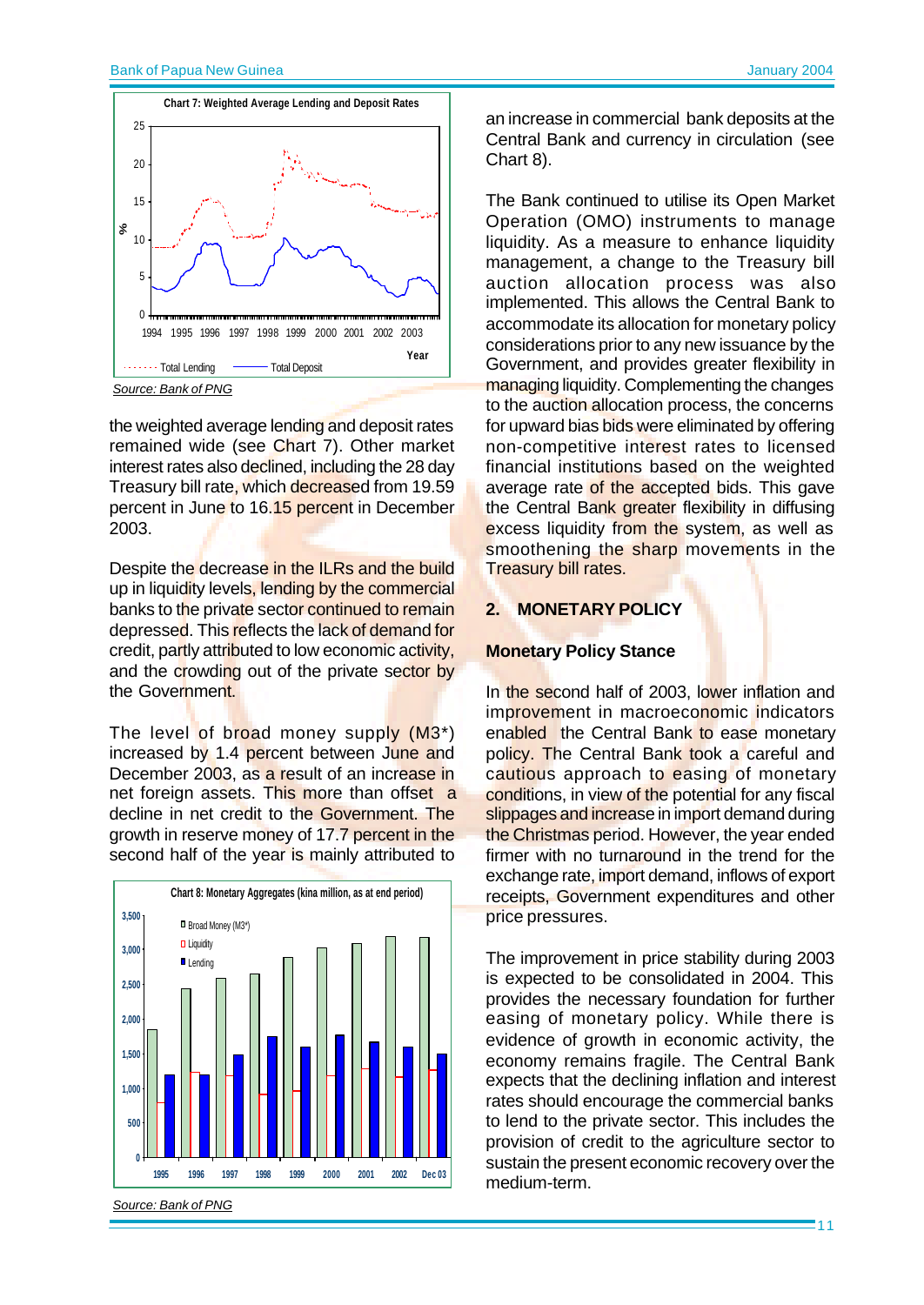#### **BOX 2: THE GOVERNMENT'S ROLE IN ACHIEVING PRICE STABILITY**

The outcome of the 2003 financial and macroeconomic indicators are encouraging in light of the Central Bank's endeavour to achieve price stability as the overriding objective of monetary policy. A combination of fiscal discipline and tight monetary policy in the first half of 2003 mitigated the risks of serious inflationary pressure in 2003. Trade Union demands for wage increases were harmonised and stability in the exchange rate, partly contributed to the declining inflation trend. Further stability in prices impinges on consolidation of the efforts achieved in 2003.

If the Government adheres to the parameters of the 2004 Budget, it will greatly assist the Central Bank in achieving its objective of price stability, and provide the necessary foundation for sustained macroeconomic stability and economic growth in 2004. In previous years, the Government's recourse to significant domestic borrowing, financed primarily through new issuances of Treasury bills and high utilisation of the Temporary Advance Facility (TAF) at the Central Bank, has created an environment for inflationary pressure. Inflation is a monetary phenomenon. In 2003, the injection of liquidity arising from the inflow of foreign exchange was adequately sterlised using monetary policy instruments. Further injection of liquidity by the Government in 2004 may restrain easing of monetary policy

and reduction in interest rates that can generate private sector growth. The excess liquidity in the banking system has the potential to adversely affect the exchange rate and inflation, because of the country's high dependence on imports. Since changes in inflation are closely associated with exchange rate movements, relative stability in the exchange rate is necessary to curtail inflationary pressure.

Sustained price stability in the medium-term depends largely on the following factors:

- The achievement of the broad objectives of the 2004 Budget:
- An improvement in debt management that enables an efficient project loan draw down mechanism, which minimises continued recourse to domestic borrowing;
- Maintaining investor confidence in order to ensure sustained inflow of foreign exchange receipts from exports and encourage new investment;
- Improvement to economic infrastructures such as roads and bridges;
- Maintenance of closer dialogue with trade unions; and
- Improved dialogue with the international financial institutions and traditional development partners in the development of the country.

| Table 3: Percentage changes in Monetary and Credit Aggregates |        |         |                 |                        |                        |  |  |
|---------------------------------------------------------------|--------|---------|-----------------|------------------------|------------------------|--|--|
|                                                               | 2002   | 2003    | Jun-Dec<br>2003 | <b>Jul MPS</b><br>2003 | <b>Jan MPS</b><br>2004 |  |  |
| <b>Broad Money Supply</b>                                     | 9.7    | 1.0     | 1.4             | 3.1                    | 7.3                    |  |  |
| <b>Reserve Money</b>                                          | 17.3   | 13.7    | 17.7            | $-2.4$                 | 1.4                    |  |  |
| <b>Private Sector Credit</b>                                  | $-4.6$ | $-2.8$  | 0.3             | 1.1                    | 9.0                    |  |  |
| Net Credit to Government                                      | 82.0   | $-10.4$ | $-9.5$          | 5.7                    | $-6.5$                 |  |  |
| <b>Net Foreign Assets</b>                                     | $-0.9$ | 5.8     | 34.0            | $-3.6$                 | 27.7                   |  |  |

*Source: Bank of PNG*

The monetary policy stance in the first half of 2004 will depend on the following factors:

- The inflation outcome for the December quarter of 2003 and the first half of 2004;
- Stability in the exchange rate, which also depends on the supply response to the favourable international commodity prices, the ability of the Government to restrain expenditure, the public's perception on the management of the economy and the maintenance of real interest rates to prevent any capital outflow; and
- Timely draw down of external loans by the

#### Government.

Under these conditions monetary and credit aggregates are expected to develop at moderate rates (see Table 3). The Central Bank expects to constrain the nominal growth in reserve and broad money to 1.4 percent and 7.3 percent, respectively, which are around the level of inflation in 2004. This rate of growth is considered non-inflationary. Given the decline in net credit to the Government and high free liquidity reserves in the banking system, private sector credit is projected to grow by 9.0 percent. The level of net foreign assets are expected to